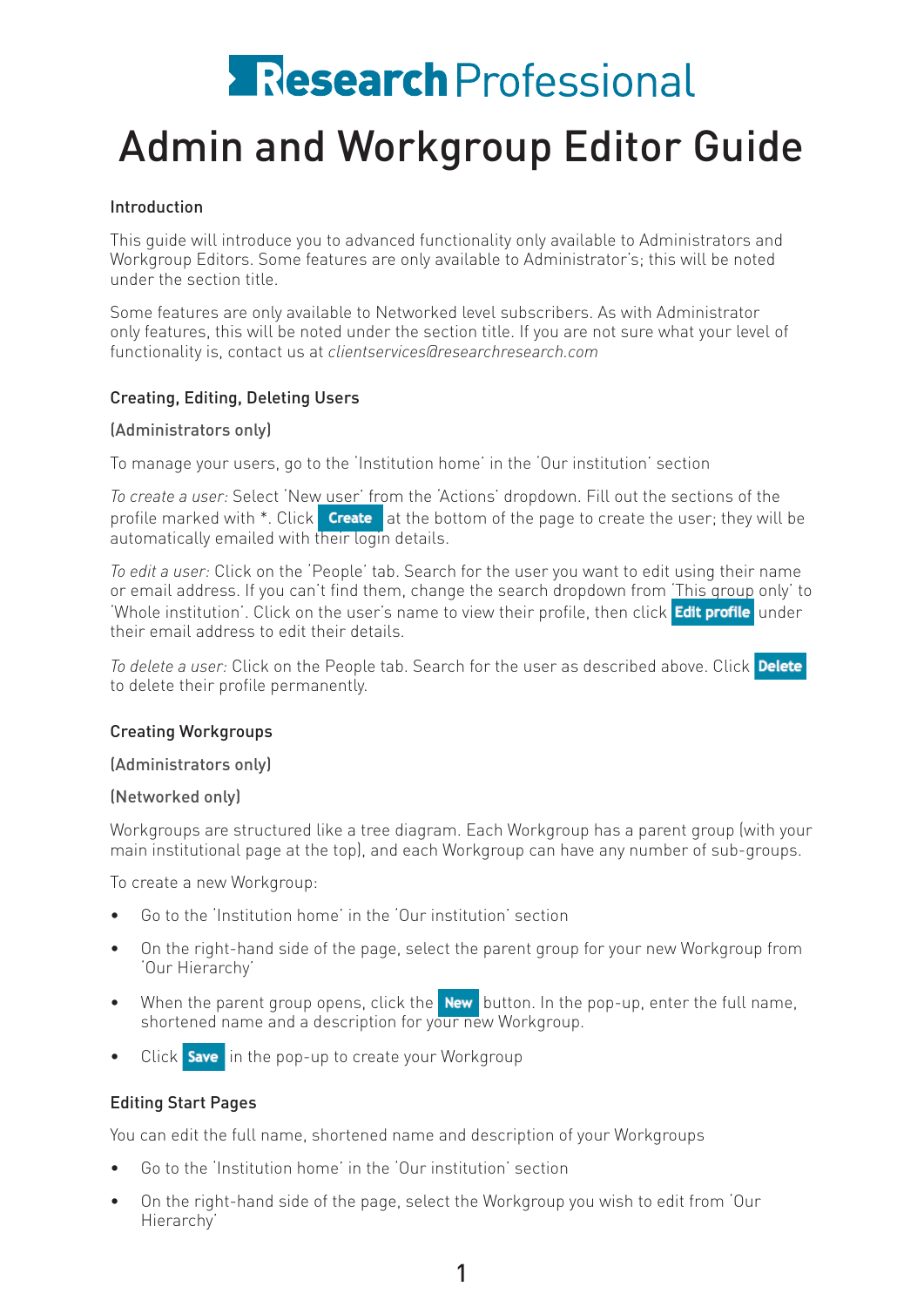- When the Workgroup opens, click the **Edit** button. Make the desired changes in the popup window
- Click **Save** to confirm your changes

### Shared Resources

You can post pre-created searches and folder of bookmarks (for either funding or news) on Workgroup Start Pages for other users to access.

To share a search:

- In the Funding or News section, create a search as described in the Research Professional User Guide and click Save
- • In the pop-up window, click the 'Our institution' tab
- • Select the Workgroup you want the search to be posted to.
- Either enter a name for your search, or select an existing search to save over
- Click **Save** to post the search to your selected Workgroup

To share a folder of bookmarks:

- In the Funding or News section, select items to bookmark as described in the Research Professional User Guide and click **Bookmark**
- In the pop-up window, click the 'Our institution' tab
- Select the Workgroup you want to post the bookmarks to
- Either enter a name for your folder of bookmarks, or select an existing folder to add the items to
- Click **Save** to post your bookmarks to the Workgroup

### Managing Group Membership

### (Administrator's only)

You can control which users at your institution are members of which Workgroup, and the level of privileges they have (Member, Workgroup Editor, Administrator)

- Go to the 'Institution home' in the 'Our institution' section
- On the right-hand side of the page, select the Workgroup you wish to manage membership for
- Click on the 'People' tab
- Search for the user you want to edit using their name or email address. If you can't find them, change the search dropdown from 'This group only' to 'Whole institution'
- Click on the user's name to view their profile, then open the dropdown under their email address to adjust their membership status

Note: Users given Administrator or Workgroup Editor rights will have those rights in the Workgroup you are currently in and all of its sub groups

### **Research** Professional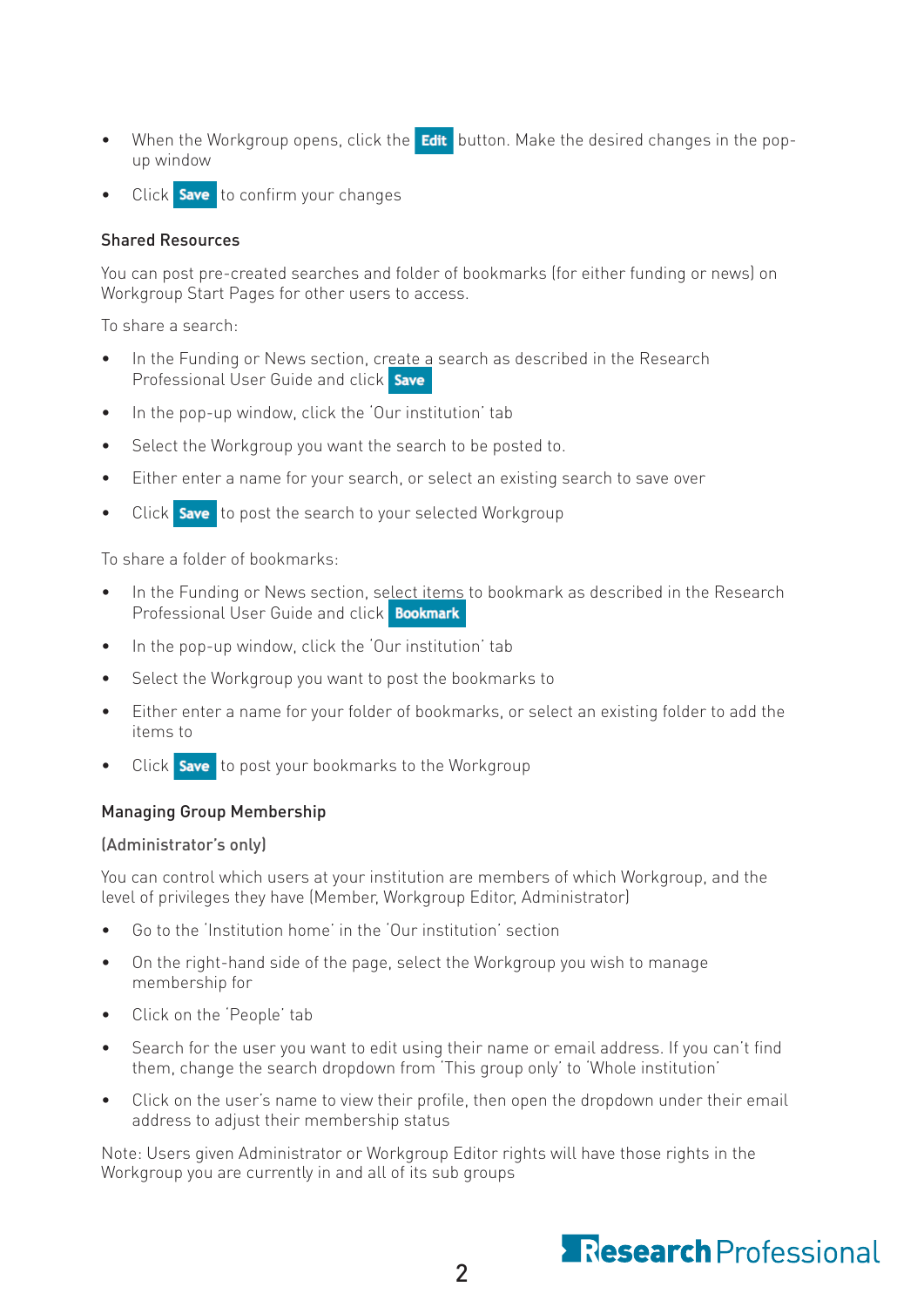### Emailing Workgroups

You can email links to searches, folders of bookmarks or individual items (from either the Funding or News sections) to all members of selected Workgroups.

- Run a search, open a folder of bookmarks, or select several items in a list of search results
	- <sup>o</sup> *To email a search:* Click the **Email** button to the right of the search title, or select 'Email' from the actions dropdown
	- <sup>o</sup> *To email a folder of bookmarks:* Click the **Email** button to the right of the folder's title
	- ° *To email selected items:* Select 'Email' from the 'Actions' menu at the top of the list of search results
- In the pop-up window, select the Workgroup you wish to send the search/bookmarks/ items to
- Enter any message you want to accompany the item links in the 'Message' section
- Click **Send** to send your links

Note: When emailing to Workgroups, you do not need to fill out the 'To', 'CC' or 'BCC' fields (although you can add additional users here if you want to).

### Usage Reports

### (Administrators only)

You can generate usage reports to monitor activity from members of individual Workgroups, collections of Workgroups or across the entire institution

- Go to the 'Institution home' in the 'Our institution' section
- On the right-hand side of the page, select the Workgroup you wish to generate a report for (an institution summary can be generated from any Workgroup)
- From the 'Actions' menu, select 'View reports'
- In the pop-up, select your desired report in either XLS or PDF

### Annotations

### (Networked only)

You can annotate funding opportunities, to add additional information such as internal deadlines or internal contact people. This information will be visible to any users from your institution who view that opportunity

- In the Funding section, run a funding search and then select the items you wish to annotate from the search results by checking the boxes next to their closing dates
- From the 'Actions' menu at the top of the search results, select 'Annotate'
- In the pop-up window, select the type of annotation you wish to apply
- Enter the required information for you annotation type, then click  $\overline{OK}$  to add the annotation

### Research Professional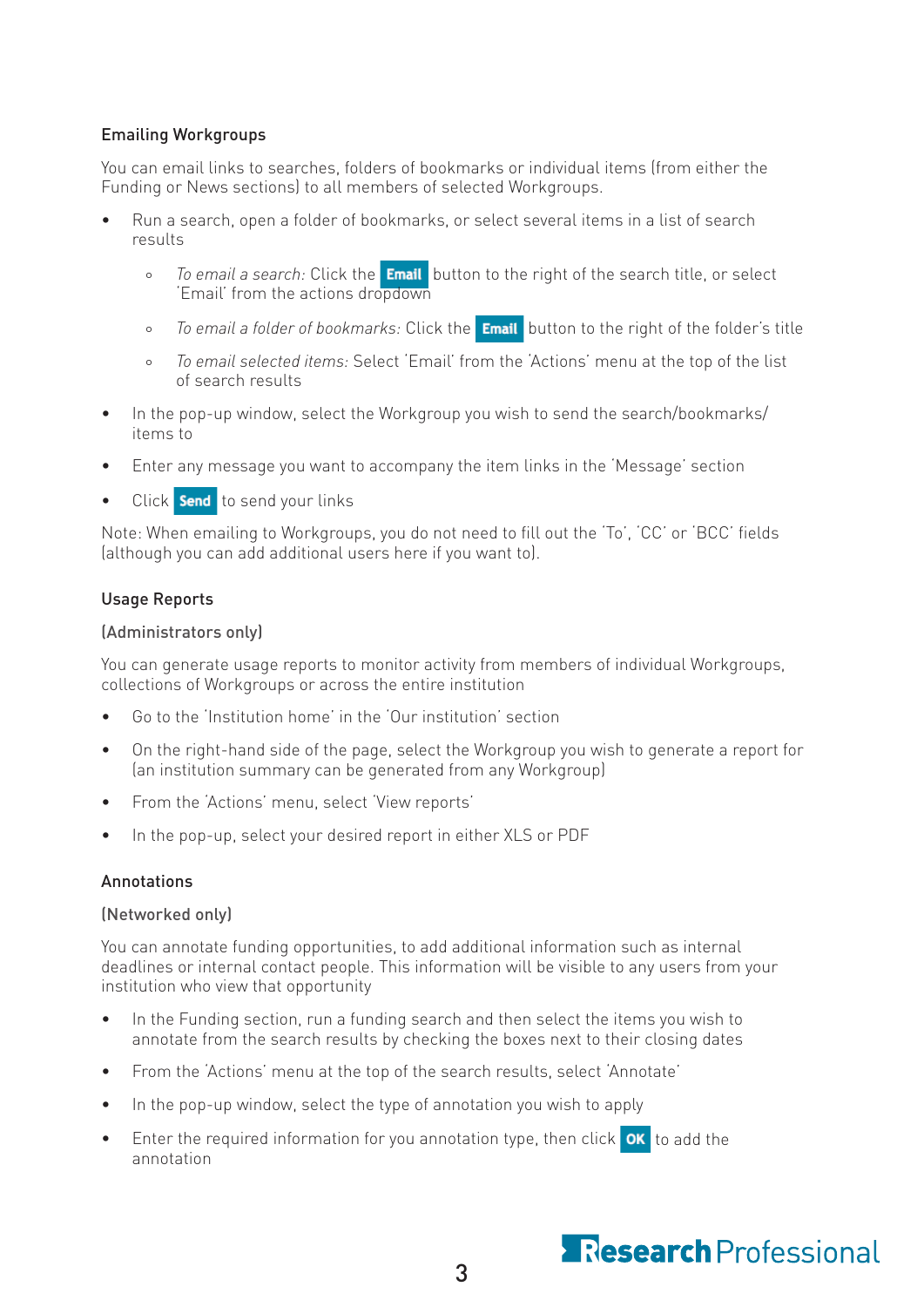• Click **OK** again to close the pop-up window. Your annotation will now be displayed in full descriptions of the selected items

### Magazines

#### (Networked only)

You can create institutional Magazines, containing funding opportunities and news articles drawn from elsewhere on the site. You can email a Magazine to selected individuals, or to all members of relevant Workgroups.

To create a Magazine:

- • Go to 'Magazines home' in the 'Our institution' section
- Click the **New** button
- In the pop-up, enter a name and short description for you Magazine, and define the news and funding sections (such as 'Breaking news' or 'International funding')
- Click **Save** in the pop-up to create your Magazine
- You will be taken to your new Magazine's summary page

To create a email list for your Magazine:

- Go to your Magazine's summary page by opening 'Magazines home' in the 'Our institution' section and clicking on your Magazine's title
- Click the Edit email list button
- In the 'Users' tab, search for and individuals you wish to receive this Magazine. Click  $\bigoplus$ to add them to the distribution list
- In the groups tab, select any Workgroups you wish to receive this Magazine by checking the box next to the group's title
- Click **Save** to save your changes

Add content to your Magazine:

- • Run a search for either funding or news content
- Select the items you wish to add by checking the box the to the item's entry in the search listings
- • Select 'Add to magazine' from the 'Actions' menu
- In the pop-up, select the Magazine you wish to add the content to. You will then be able to choose to add the content to an existing issue, or to create a new issue
- You can choose to add the content to one of the Magazine's existing sections, or to create a new section
- Click  $\overline{\text{OK}}$  to add the content to your magazine

Publish and email your magazine

### **Research** Professional